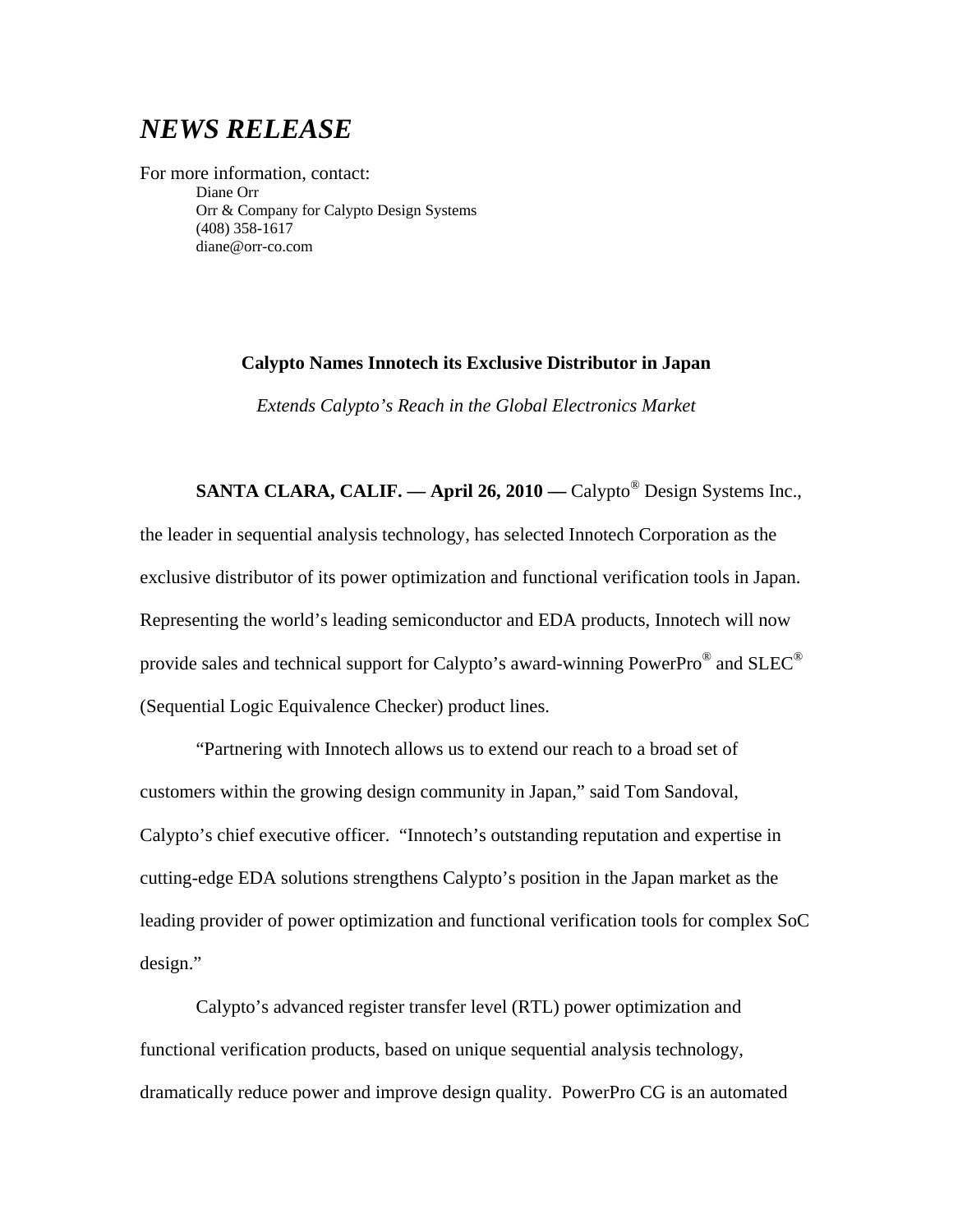RTL power optimization product that reduces power by up to 60 percent. PowerPro MG is the industry's only automated memory power optimization solution that takes advantage of the low-power control options available in today's on-chip memories to reduce both dynamic and leakage memory power with little or no impact to timing or area. Calypto's SLEC is the industry's only proven sequential equivalence checker capable of verifying RTL designs despite differences in timing, state and levels of abstraction.

"Innotech is committed to providing the most productive and efficient design solutions to the Japanese market," said Takashi Takahashi, director of Innotech. "Adding Calypto's PowerPro and SLEC products allows us to fill critical gaps in our highly competitive EDA product portfolio. Together with Calypto, we now provide the most advanced design flow for our SoC customers."

## **About Innotech**

Founded in 1987, Innotech is Japan's premier importer of high-end semiconductor devices and equipment and a skilled support partner to many of Japan's top electronics makers. The Company maintains direct relationships with every major semiconductor manufacturer in Japan. For more information, visit www.innotech.co.jp.

### **About Calypto**

Founded in 2002, Calypto Design Systems, Inc. empowers designers to create high-quality, low-power electronic systems by providing best-in-class power optimization and functional verification software, based on its patented sequential analysis technology. Calypto, whose customers include Fortune 500 companies worldwide**,** is a member of the Cadence Connections program, the IEEE-SA, Synopsys